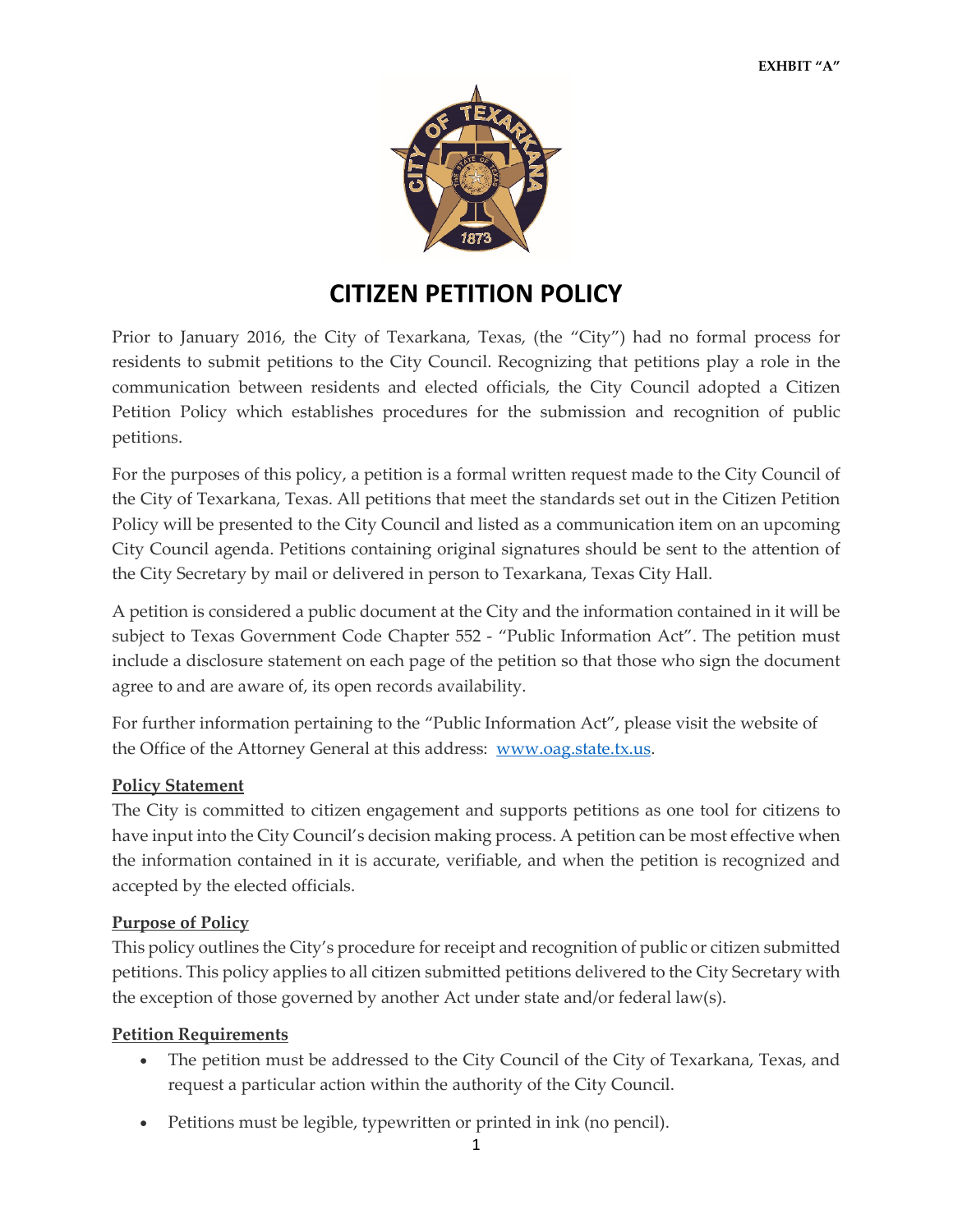- The text of the petition must be listed at the top of each page for multiple-page petitions. Pages should be numbered and total number of pages indicated.
- The petition must be appropriate and respectful in tone, and must not contain any improper or offensive language or information.
- Each petitioner must **print and sign** his or her own name. A paper petition must contain original signatures only, written directly on the petition.
- Each petitioner must provide his or her full home address.
- For petitions submitted electronically, petitioners must provide name, address and a valid e-mail address.
- The petition must clearly disclose on each page that it will be considered a public document at the City and that information contained in it will be subject to Texas Government Code Chapter 552 – "Public Information Act".

## **Submission of Petitions**

- Completed petitions containing original signatures should be sent to the attention of the City Secretary by mail, email, or delivered in person to Texarkana, Texas City Hall, 220 Texas Blvd, Texarkana, Texas 75501.
- Electronic petitions may be submitted to the attention of the City Secretary at j.evans@txkusa.org.
- All petitions that meet the above standards will be presented to the City Council at the earliest upcoming regular City Council meeting or at an upcoming regular City Council meeting, at the discretion of the City Manager, at which the subject of the petition is to be discussed.
- The City Council has the discretion to accept the petition and the City Council's consideration and decision is final.

## **Review of Petitions**

The City Secretary will evaluate all petitions to ensure that the requirements of the policy are met. Petitions deemed to be in non-compliance will not be formally presented to or accepted by the City Council.

## **Retention and Disclosure**

All petitions submitted to the City will be retained in the City Secretary's office and kept in accordance with the retention schedule outlined by the Texas State Library Archives Commission. Petitions meeting the requirements of this policy and therefore presented to and received by the City Council will be available for public viewing upon request.